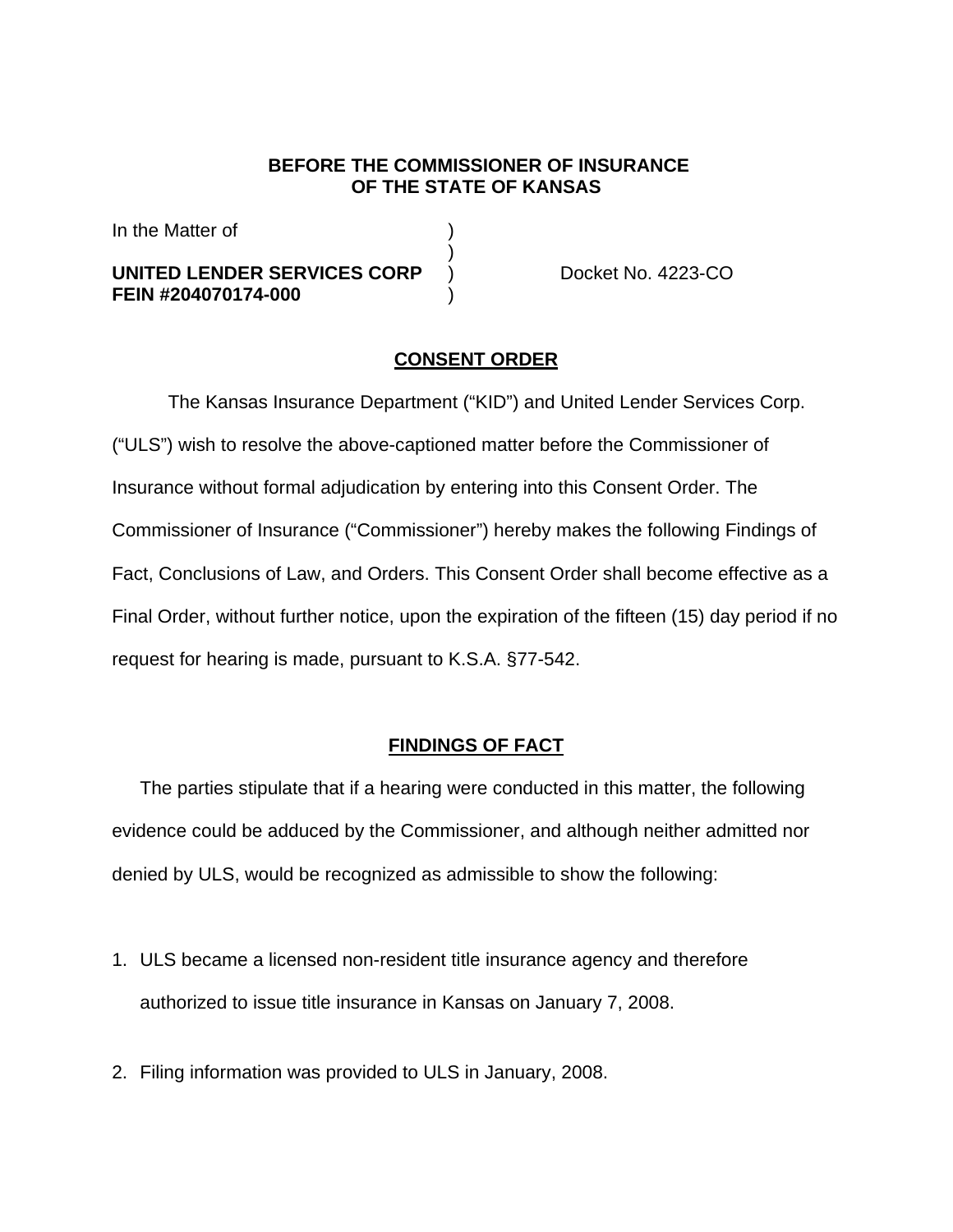- 3. KID received an audit report on April 9, 2009, filed by Old Republic National Title Insurance Company as required by K.S.A. 40-1137 indicating that ULS was writing title insurance policies in Kansas.
- 4. KID discovered that ULS had not filed its bond or filed its rates and audits with KID and notified ULS of this failure to file on or about May 24, 2010.
- 5. Upon the request of KID, on or about July 28, 2010, ULS submitted a listing of all policies that had been written in the State of Kansas during 2008, 2009 and 2010.
- 6. On or about July 28, 2010, ULS submitted the required bond and a copy of its rates and charges.

#### **APPLICABLE LAW**

K.S.A. 40-1139 requires title insurers handling escrow, settlement or closing accounts to " … file with the commissioner a surety bond or irrevocable letter of credit in a form acceptable to the commissioner …."

K.S.A. 40-952(c) prohibits any charge for title insurance for transactions in counties having a population of 10,000 or more unless the rate and other specified documents have been filed with KID.

K.S.A. 40-1141 provides that if the commissioner determines that the title insurance agent has violated this act … the commissioner may order that such person be subject to the penalties provided in K.S.A. 40-2406 et seq.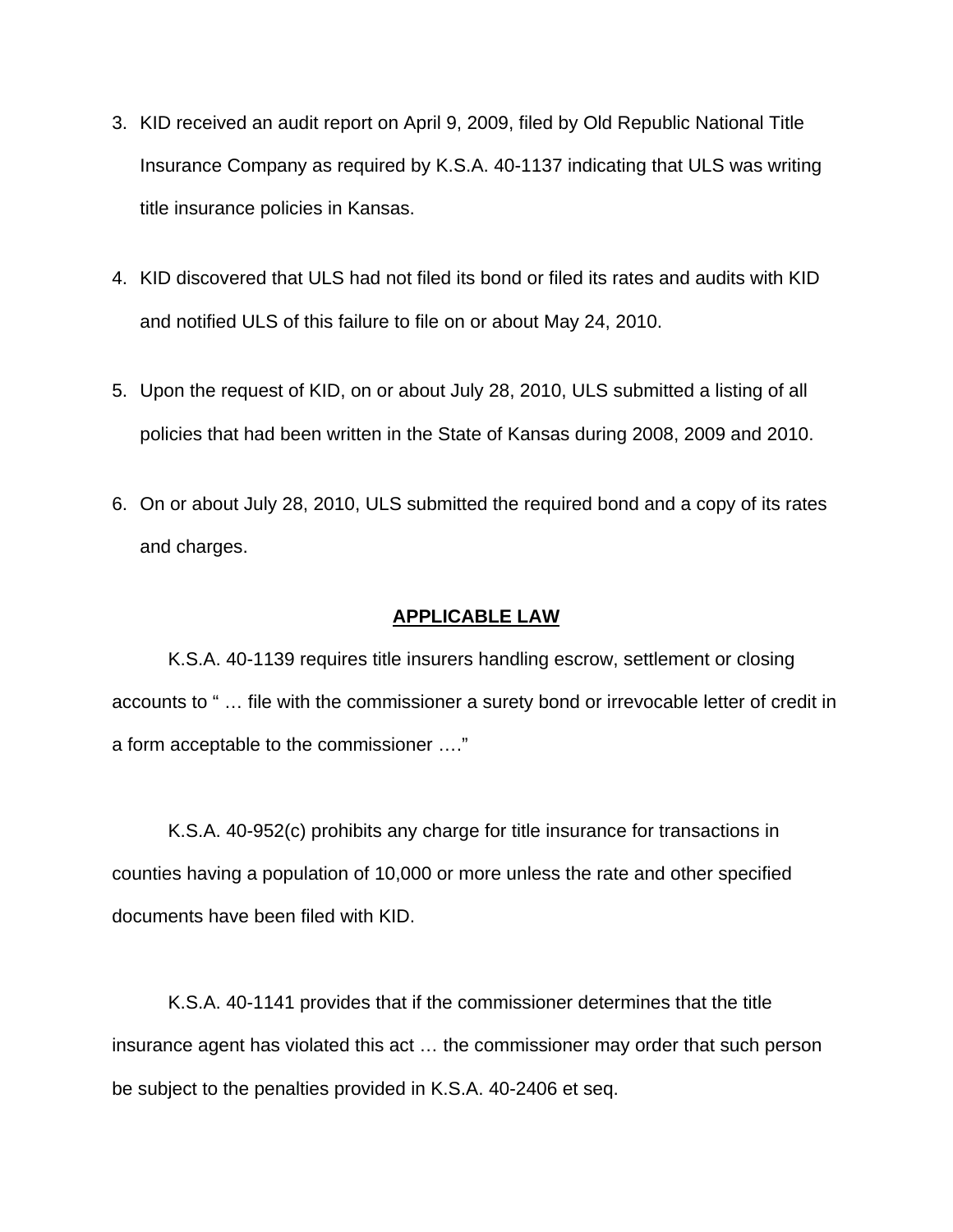Violations of the above statutes authorize actions under the following Kansas statutes:

K.S.A. §40-2407(a)(1) authorizes the Commissioner to order payment of penalties up to \$1,000 for each violation (\$5,000 if reasonably should have known) with an aggregate penalty of \$10,000 (" ... but not to exceed an aggregate of \$50,000 in any six-month period.").

K.S.A. §40-2407(a)(2) authorizes the Commissioner to suspend or revoke a person's license " ... if the person reasonably should have known such person was in violation of the act."

## **CONCLUSIONS OF LAW**

# **IT IS THEREFORE, AGREED UPON BY THE COMMISSIONER OF INSURANCE AND ULS:**

- 1. ULS has submitted the required rates and charges, bond and audits to KID in satisfaction of the Kansas statutes and regulations.
- 2. The inadvertent failure to file of ULS was not done with knowledge that same was a violation of the act.
- 3. Upon receiving notification of its inadvertent failure to file, ULS complied fully and in a timely manner with the requests of KID.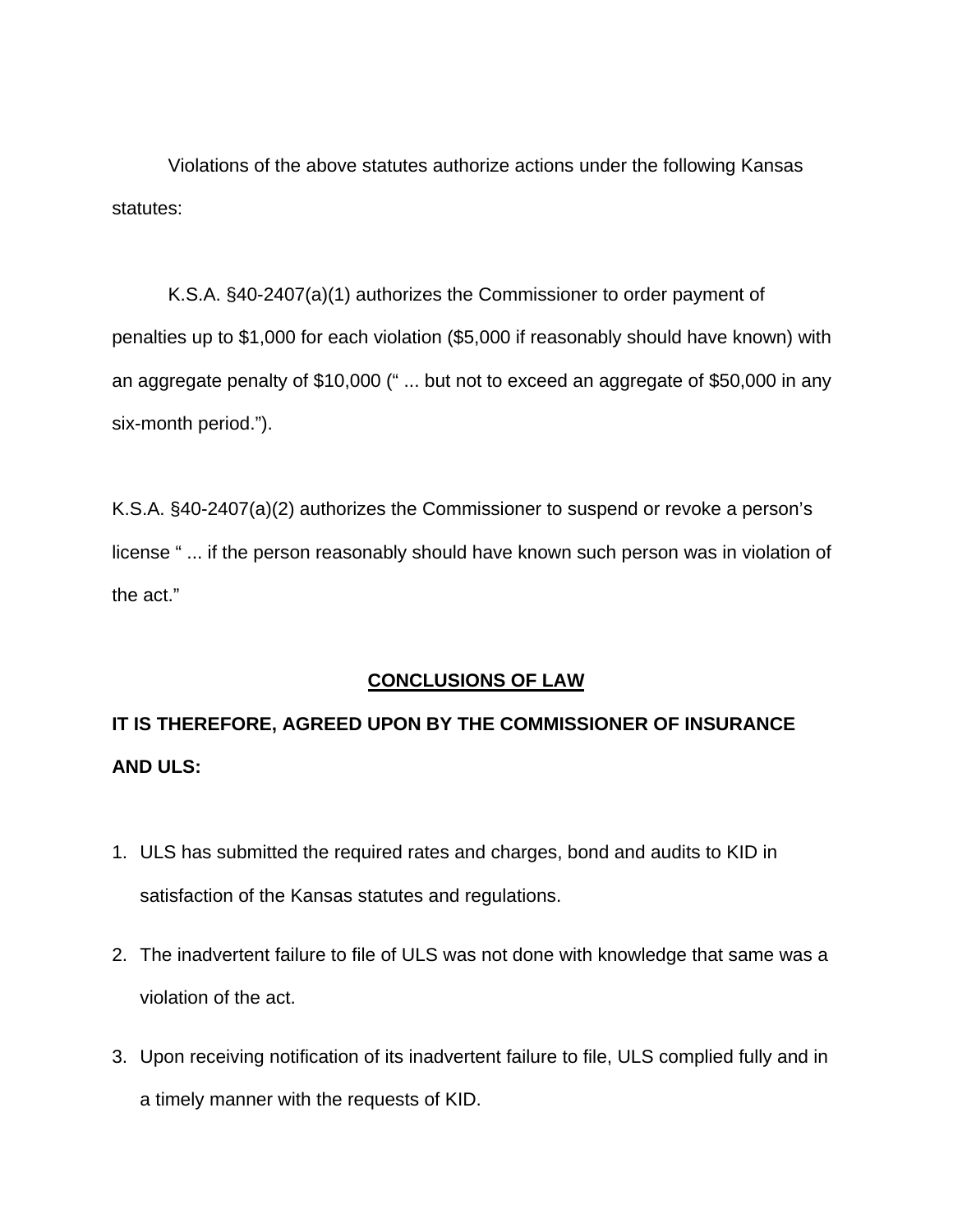- 4. ULS agrees to make a payment of Five Hundred Dollars and 00/100 (\$500.00) to KID.
- 5. Upon this Consent Order becoming a Final Order and payment received, this action shall be dismissed with prejudice.
- 6. If payment is not made as required, KID may vacate and/or declare this Consent Order void and proceed with a hearing.

# **Notice of Right to Hearing or Appeal**

You are entitled to a hearing pursuant to K.S.A. 2009 Supp. 77-537, the Kansas Administrative Procedure Act and K.S.A. 40-955. If you desire a hearing, you must file a written request for a hearing with:

> John W. Campbell, General Counsel Kansas Insurance Department 420 S.W. 9th Street Topeka, Kansas 66612.

This request must be filed within fifteen (15) days from the date of service of this Order. If you request a hearing, the Kansas Insurance Department will notify you of the time and place of the hearing and information on the procedures, right of representation, and other rights of parties relating to the conduct of the hearing, before commencement of same.

If a hearing is not requested in the time and manner stated above, this Order shall become effective as a Final Order upon the expiration of time for requesting a hearing, pursuant to K.S.A. 77-613. In the event that you file a petition for judicial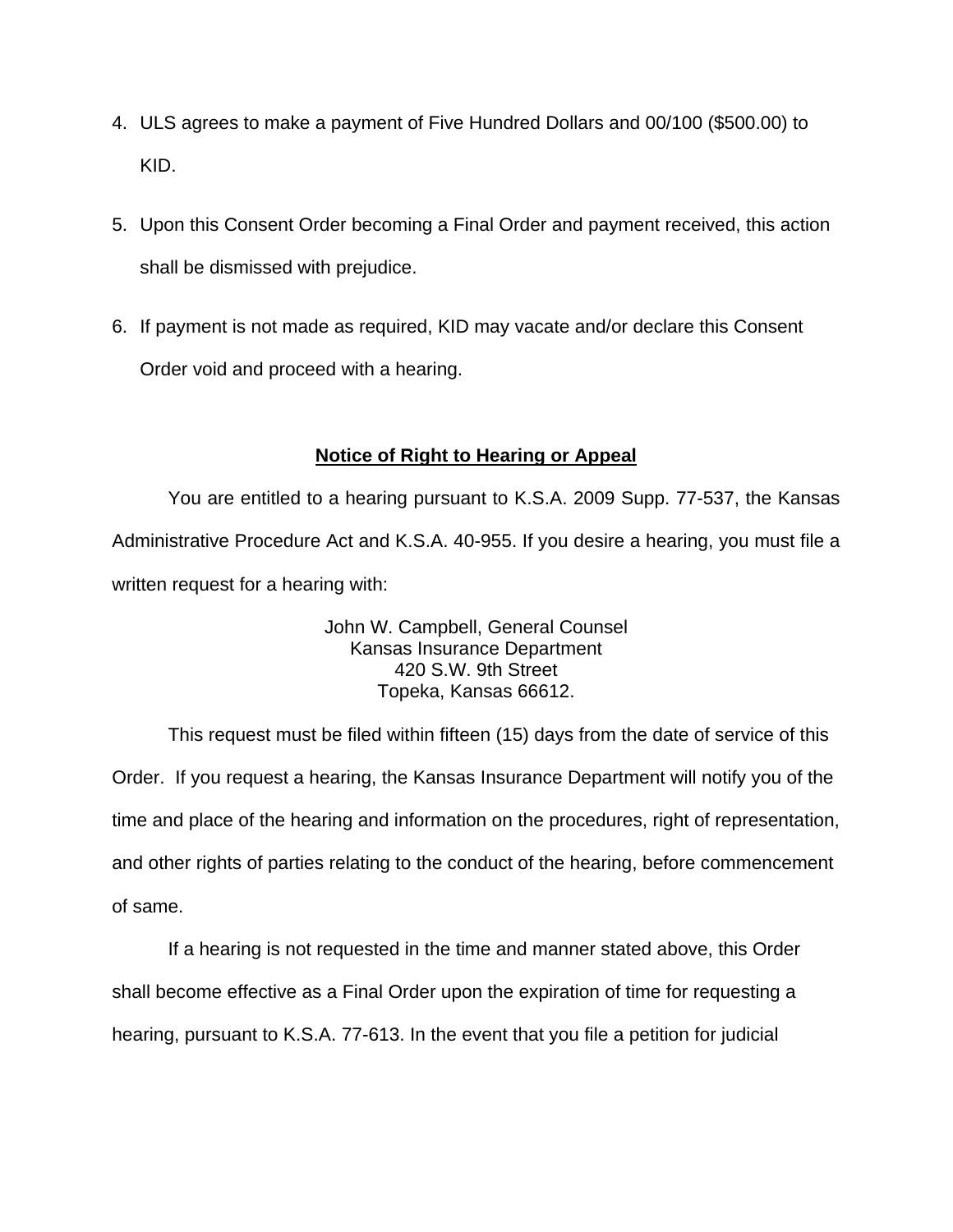review, pursuant to K.S.A. 77-613(e), the agency officer to be served on behalf of the

Kansas Insurance Department is:

John W. Campbell, General Counsel Kansas Insurance Department 420 S.W. 9th Street Topeka, Kansas 66612.

**IT IS SO ORDERED THIS \_\_10th\_\_\_ DAY OF November, 2010, IN THE CITY** 

**OF TOPEKA, COUNTY OF SHAWNEE, STATE OF KANSAS.** 



\_/s/ Sandy Praeger\_\_\_\_\_\_\_\_\_\_\_\_\_\_\_ Commissioner of Insurance

 \_/s/ John W. Campbell\_\_\_\_\_\_\_\_\_\_\_\_ John W. Campbell General Counsel

Approved and Submitted by:

/s/ John Wine John Wine Staff Attorney

\_/s/ Robert D. Franco\_\_\_\_\_\_\_\_\_\_\_\_\_\_\_\_ Robert D. Franco, COO United Lender Services Corp